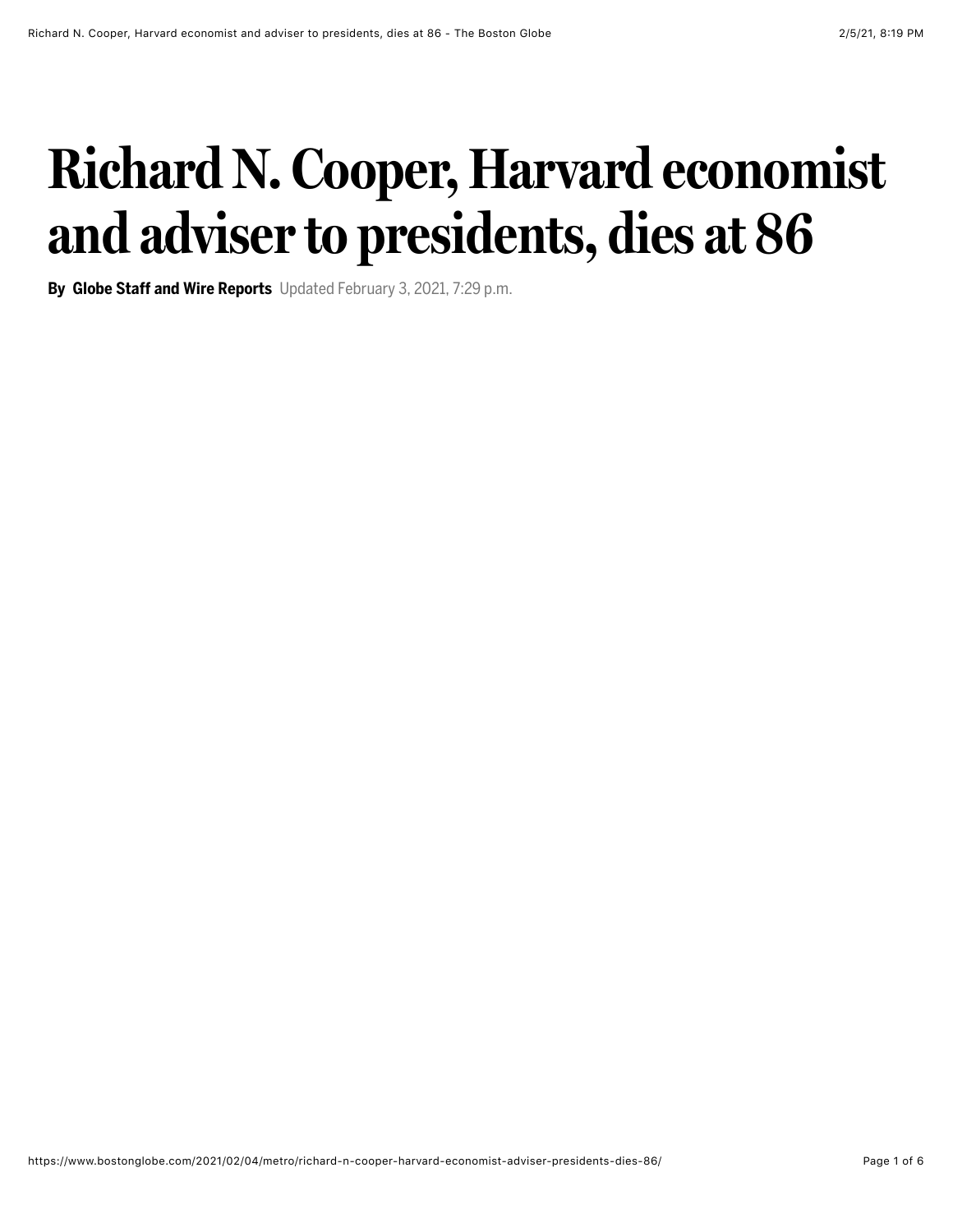

Dr. Cooper served n four presidential administrations. COOPER FAMILY

With his [1968 book](https://books.google.com/books/about/The_Economics_of_Interdependence.html?id=a05jAAAAIAAJ) "The Economics of Interdependence" and his other writings of that period, economist Richard N. Cooper promoted cooperation among nations, even when doing so required considerable effort.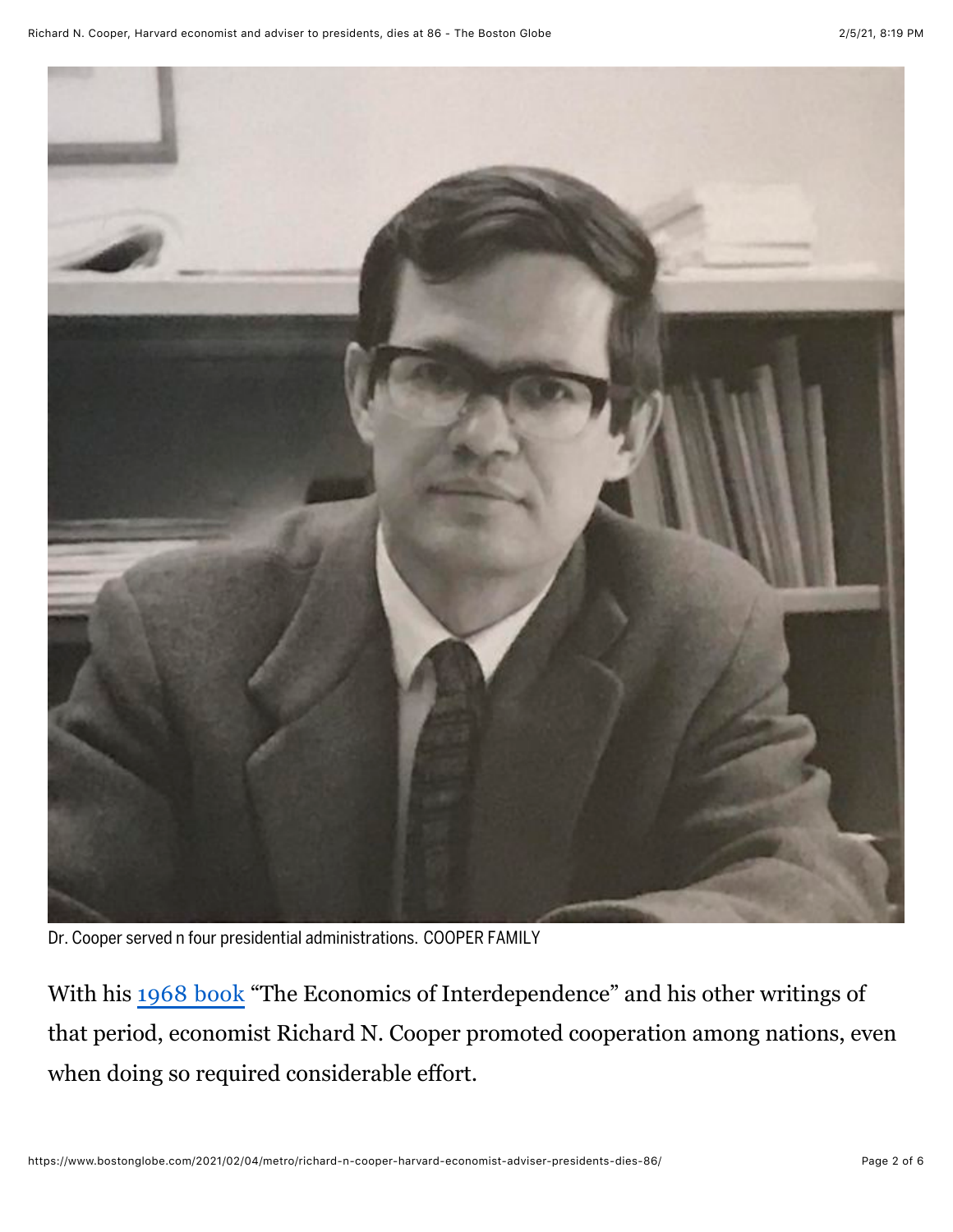"The trend toward greater economic interdependence among countries will require substantial changes in their approach to foreign policy in the next decade or so," he wrote in a 1972 article for the journal [World Politics](https://www.jstor.org/stable/2009735?seq=1).

His publications on the topic can be seen as "the original foundation of the study of international cooperation or coordination of macroeconomic policy," Jeffrey A. [Frankel a friend and a Harvard Kennedy School professor, wrote recently in an online](http://econbrowser.com/archives/2020/12/in-memory-of-richard-cooper) tribute to Dr. Cooper.



"He played a role in the canonical example of international coordination of fiscal policies: the 'locomotive theory' under which the US, Germany, and Japan would be the three locomotives who would together use fiscal expansion to pull the world economic train out of the aftermath of the 1974-75 recession," Frankel said in his blog post. "The theory was arguably put into practice in 1978, in the Bonn Summit of G-7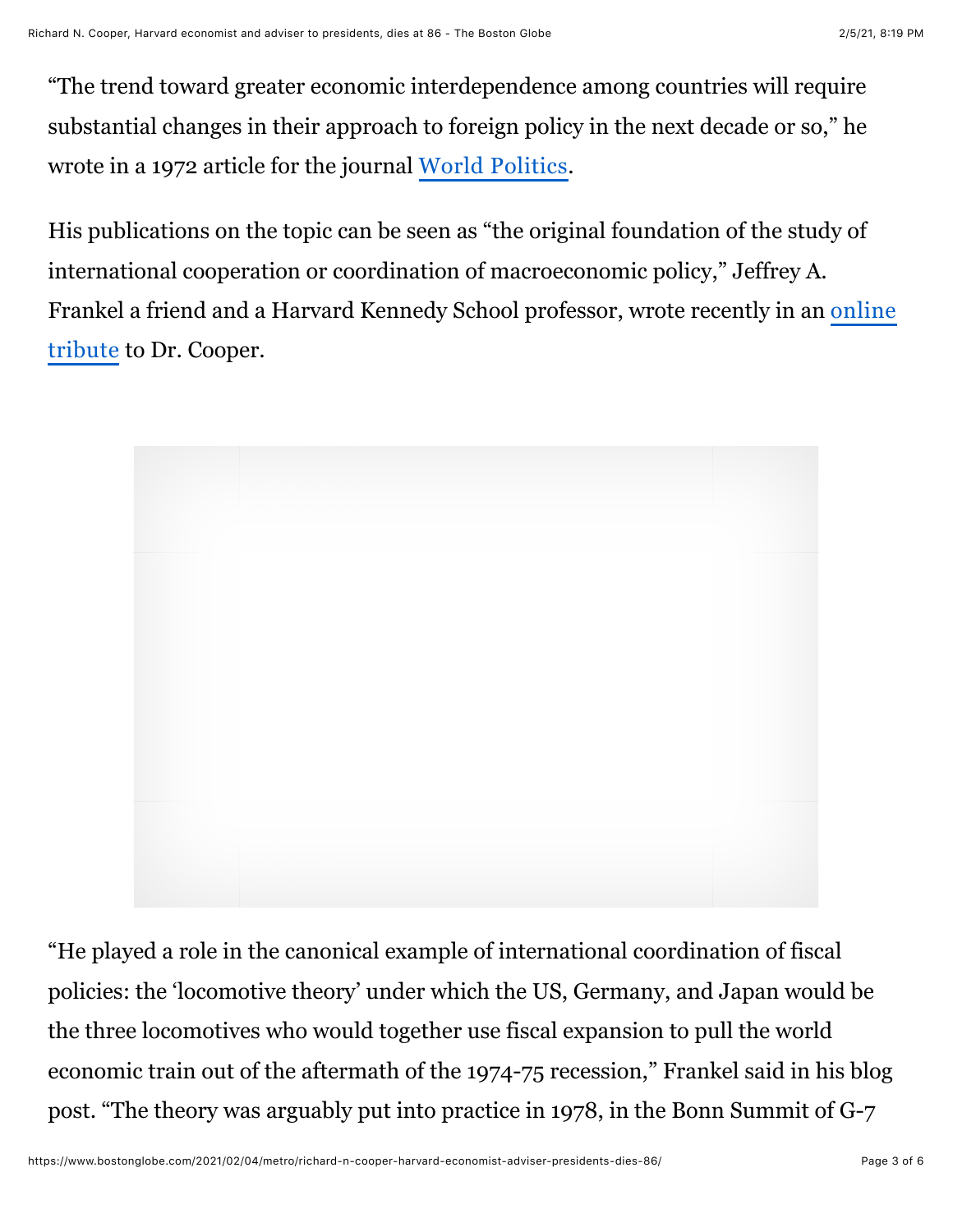leaders."

Dr. Cooper, who had been the Maurits C. Boas professor of international economics at Harvard University and an economic adviser to presidents, died Dec. 23 in his Cambridge home at 86 of lymphoma, his family told The Washington Post.

"He was always asking the right question, and always interested in taking the discussion of any piece of work right to the question of why it mattered for economic policy, and what should be done as a result," [Benjamin Friedman](https://scholar.harvard.edu/bfriedman), a professor of political economy at Harvard, said for the Harvard Gazette's tribute to Dr. Cooper.

In the 1970s, Dr. Cooper served as undersecretary of state for economic affairs in the administration of President Carter.

Previously, he had been a [senior staff economist](https://www.jfklibrary.org/asset-viewer/archives/JFKWHP/1962/Month%2005/Day%2010/JFKWHP-1962-05-10-C) on President Kennedy's Council of Economic Advisers and deputy assistant secretary of state for international monetary affairs in President Johnson's administration. During the 1990s, Dr. Cooper chaired the National Intelligence Council during the administration of President Clinton.

In the early 1990s, Dr. Cooper served as chairman of the Federal Reserve Bank of Boston. He also had served as a member of the Trilateral Commission, the Council on Foreign Relations, and the Brookings Panel on Economic Activity.

Dr. Cooper spent most of his career in academia, including teaching international economics from 1966 to 1977 at Yale University, where he was provost from 1972 to 1974.

He joined Harvard's faculty in 1981, after his time in the Carter administration.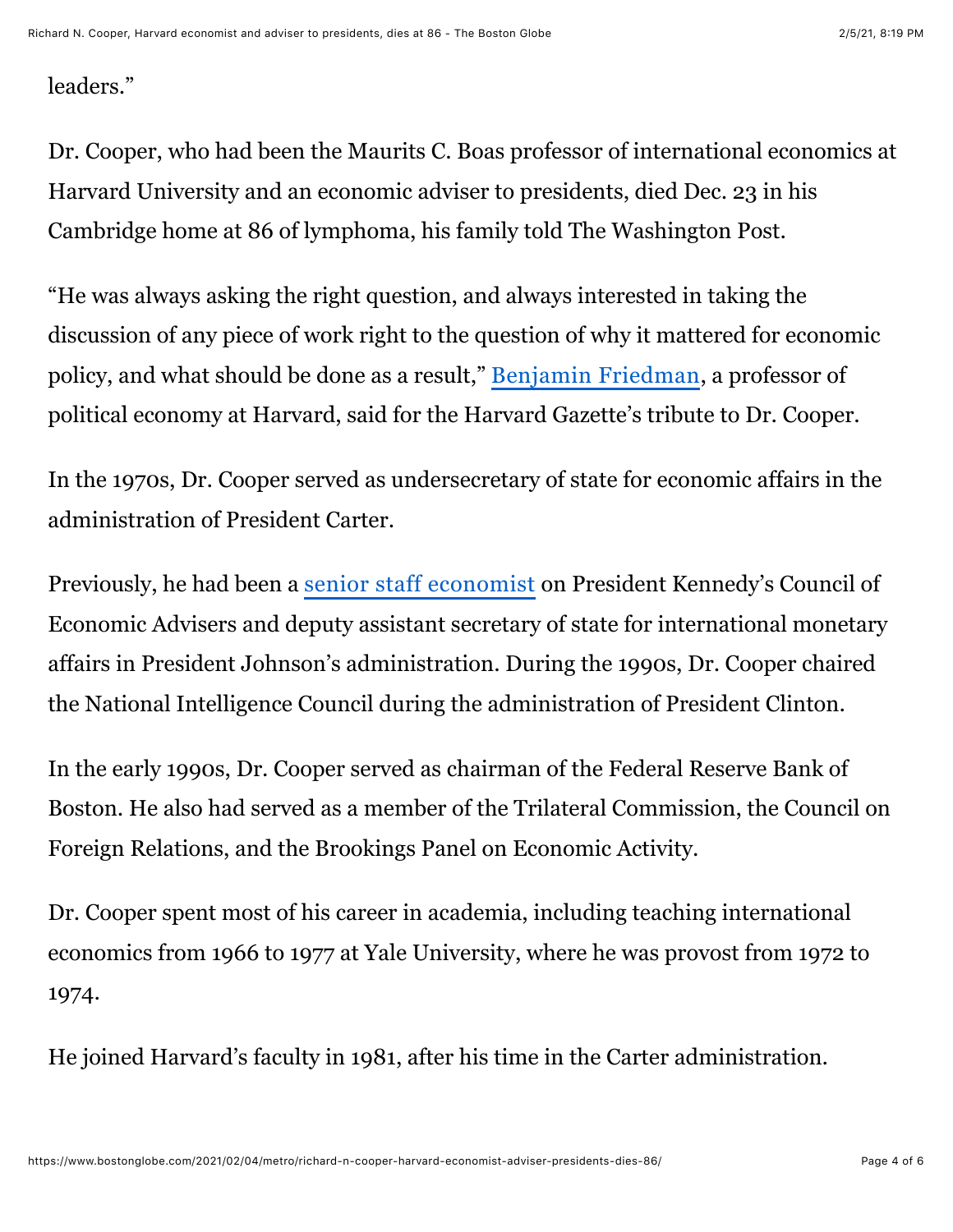Dr. Cooper "understood that human systems are complex," [Kenneth Rogoff](https://scholar.harvard.edu/rogoff/home), an economics professor who was among his colleagues in the university's economics department, told the [Harvard Gazette](https://news.harvard.edu/gazette/story/2021/01/international-economist-richard-cooper-dies-at-86/). "He wanted to bring realism, institutional understanding, and historical experience to economics, not just mathematical technique."

Richard Newell Cooper was born on June 14, 1934, in Seattle and grew up in Greenbelt, Md.

[He graduated](https://scholar.harvard.edu/files/cooper/files/bio.pdf) from Oberlin College in Ohio, which he attended on a scholarship, his family said, and then received a master's from the London School of Economics while studying on a Marshall Scholarship.

After finishing his doctorate at Harvard University, Dr. Cooper was only 26 when he became a senior staff economist with the Council of Economic Advisers.

Among the books Dr. Cooper wrote, coauthored, or edited are "Boom, Crisis, and Adjustment," "Macroeconomic Management in Korea, 1970-1990," "Environment and Resource Policies for the World Economy," and "What the Future Holds."

His first marriage, to Carolyn Cooper, ended in divorce. They had two children, Laura and Mark, who now live in Seattle.

Along with the three of them, Dr. Cooper leaves his wife of 20 years, Jin Chen Cooper, and their children, William and Jennifer, all of Cambridge; a brother, Robert of Colorado; and a granddaughter.

A service will be announced, according to Harvard.